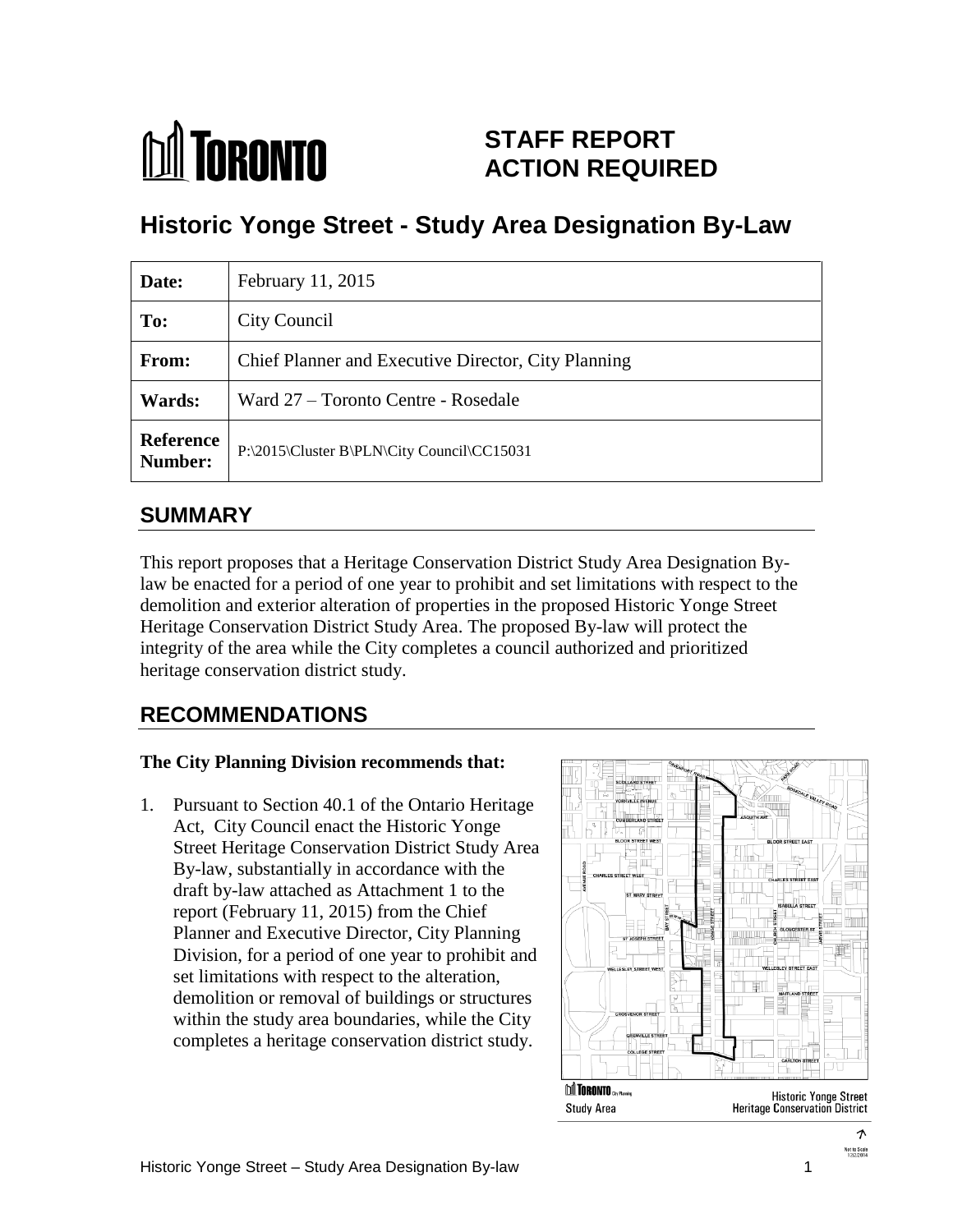2. City Council authorize the City Solicitor to make such stylistic and technical changes to the draft By-law as may be required.

#### **Financial Impact**

There are no financial implications resulting from the adoption of this report.

## **DECISION HISTORY**

Historic Yonge Street was nominated for study as a heritage conservation district by the Bay Cloverhill Community Association and the Church Wellesley Neighbourhood Association, through the City's nomination process outlined in "Heritage Conservation Districts in Toronto: Procedures, Policies and Terms of Reference" (January 2012).

At its meeting on October 2, 3 and 4, 2012, City Council authorized Historic Yonge Street for a Heritage Conservation District Study. <http://app.toronto.ca/tmmis/viewAgendaItemHistory.do?item=2012.PG17.12>

## **ISSUE BACKGROUND**

City Planning is currently assessing the cultural heritage value of Yonge Street between Davenport Avenue and College Street, as part of undertaking a heritage conservation district (HCD) study to meet the requirements of the Ontario Heritage Act.

Properties located in the Historic Yonge Street HCD study area that have not been listed or designated under the Ontario Heritage Act are at risk of demolition as the City cannot deny or withhold a demolition permit where the applicant has complied with all applicable law. Similarly, the owner of a property within the study area that has not been designated can currently obtain a building permit that could result in the permanent alteration of a building's exterior appearance.

Under section 40.1 of the Ontario Heritage Act, municipalities have the option to enact a heritage conservation district study area by-law to maintain the stability and integrity of the area while a study is being undertaken, but before a heritage conservation district designation by-law is passed and a heritage conservation district plan is adopted by Council.

## **Context**

Historic Yonge Street has been identified as likely to meet the criteria for determination of cultural heritage value under the Ontario Heritage Act. The area's significance lies in the area's role as Toronto's main street with a continuous presence of retail and commercial uses at grade and as the key corridor from Toronto to the interior of the province since the city's earliest days.

The study area contains 257 properties. Approximately seventy-five per cent of the buildings in the study area were built between 1870 and 1930 and many are similar in their use of brick and stone masonry, architectural detailing and high quality of design and construction. Despite their age, architecture and unity, and the important connection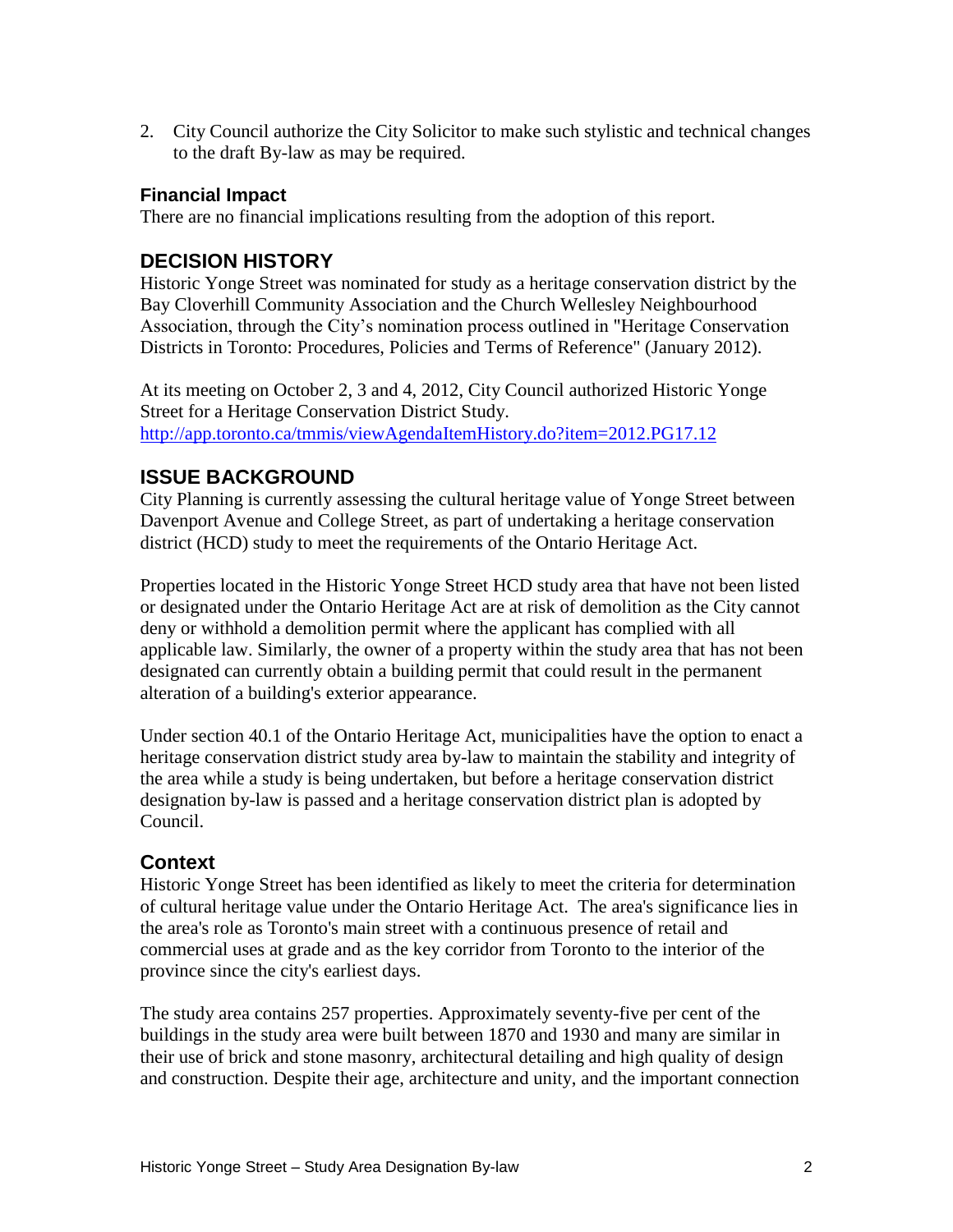that they have to the history of Toronto and its premier main street, eighty-nine percent of all of properties in the study area are not protected by any individual heritage designation.

## **COMMENTS**

HCDs are an important part of the heritage planning framework in Ontario and the City of Toronto. They serve to ensure that historically significant neighbourhoods and areas are protected and reflect Toronto as a place and people through their cultural heritage values and characteristics. HCDs are maintained so that every Torontonian, present and future, can appreciate and take pride in the City's rich cultural heritage. Toronto currently has twenty heritage conservation districts, seven more are currently under study and sixteen are awaiting prioritization.

An HCD study inventories and examines the character and appearance of a study area, including its buildings, structures, streetscape and other property features, to determine if a specified area qualifies for designation as a heritage conservation district under Part V of the Ontario Heritage Act. The study also examines and recommends geographic boundaries, considers and makes recommendations as to the objectives of the designation and the content of the heritage conservation district plan and makes recommendations as to any changes that will be required to the municipality's official plan and to any municipal by-laws, including any zoning by-laws.

An HCD study area by-law can prohibit or set limitations with respect to the alteration, erection, demolition or removal of buildings or structures, or classes of building or structures, in the study area, for up to one year. A heritage conservation district study area by-law comes into force upon enactment, although the by-law can be appealed to the Ontario Municipal Board by any person within 30 days of the publication of notice of the by-law.

Although a HCD study area by-law generally limits and prohibits change to the exterior appearance of properties for one year, the proposed by-law set out in Attachment 1 allows for unrestricted interior alterations that have no exterior impact, and for the installation of signs in accordance with the Municipal Code. Routine maintenance and repair are permitted. Further, the by-law does not affect the processing of planning applications, the adoption of zoning by-laws or official plan amendments, the granting of variances by the Committee of Adjustment or any other city approvals required by City Planning or other divisions.

Finally, the by-law proposes that the owners of the twenty-eight properties located within the study area that are presently designated under Part IV of the Ontario Heritage Act be permitted to undertake alterations in accordance with the requirements of the Ontario Heritage Act and the Municipal Code, although they will not be permitted to demolish during the study period. It is also proposed that Council may continue to designate individual properties under Part IV of the Ontario Heritage Act during the one year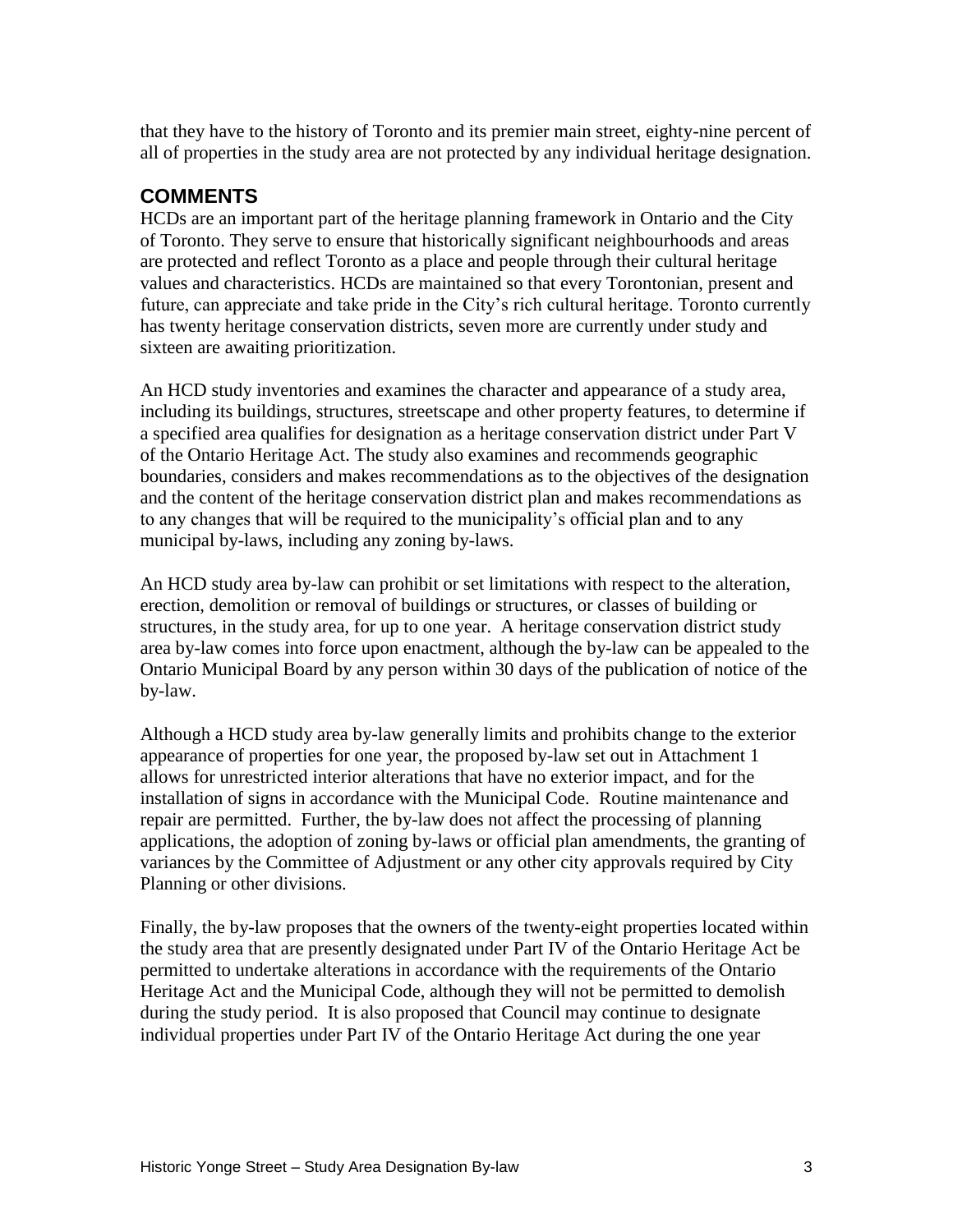period, and that once designated the owners of these properties will also be permitted to undertake approved alterations

## **Rationale for an HCD Study Area By-law**

The recent demolition of 1 Bloor Street West (Stollerys) illustrates the inadequate level of existing heritage protection for properties that are not listed or designated within an HCD study area. Since that demolition three more demolition permits have been applied for within the study area and two have been released. The third, a listed building, can only be protected from demolition if heritage staff can research and evaluate the property for Part IV designation, and report to the Toronto Preservation Board and City Council, within 60 days of the owner supplying all the required materials accompanying a notice of intention to demolish a listed building. The practical reality of this is that staff time and resources will have to be redirected from planned studies to emergency reviews.

Without a study area by-law designation for Historic Yonge Street the City cannot proactively protect potential heritage properties in a timely manner as there is insufficient time to evaluate all of the properties at risk.

Demolitions and exterior alterations should be prohibited for a period of one year within the study area boundary. This will provide City Planning staff sufficient time to complete the study. Staff will report to the Toronto Preservation Board, Toronto and East York Community Council and City Council on the findings of the Historic Yonge Street Heritage Conservation District Study prior to conclusion of the one year study period.

## **CONCLUSION**

The purpose of the proposed HCD study area by-law is to protect the integrity of Historic Yonge Street while the City completes a Council authorized and prioritized heritage conservation district study. If a heritage conservation district study area by-law is not enacted, staff are concerned that properties within the study area will be at risk of demolition or exterior alteration that could diminish the heritage value of the area before a HCD designation by-law is passed, and an HCD plan is adopted by Council.

Although a HCD study area by-law generally limits and prohibits change to the exterior appearance of properties for one year, the proposed by-law allows for unrestricted interior alterations that have no exterior impact, allows for the installation of signs in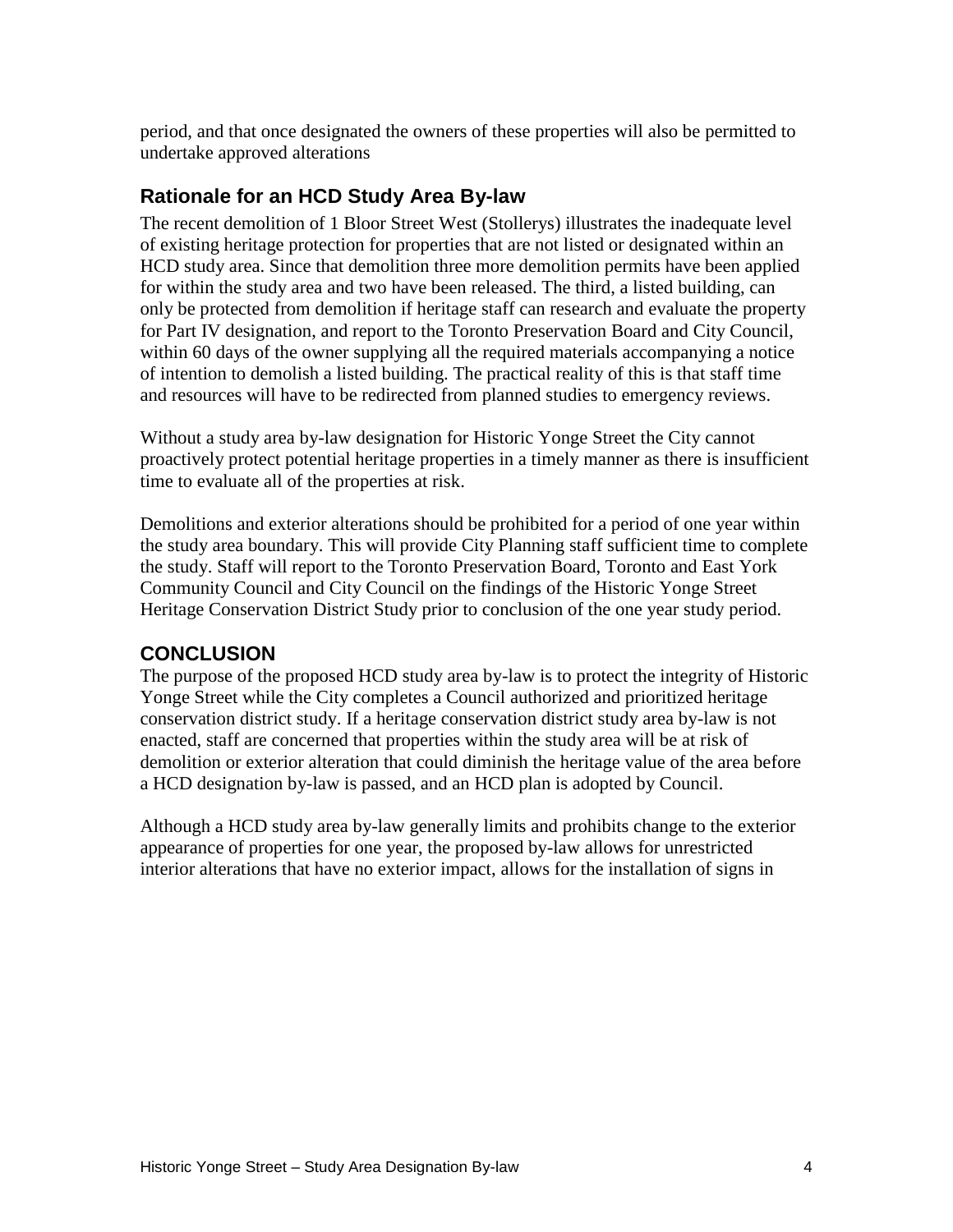accordance with the municipal code and permits routine maintenance and repair. The bylaw does not affect the processing of planning applications, the adoption of zoning bylaws or official plan amendments, the granting of variances by the Committee of Adjustment or any other city approvals required by City Planning or other divisions.

## **CONTACT**

Mary L. MacDonald, Acting Manager Heritage Preservation Services Tel: 416-338-1079 Fax: 416-392-1973 E-mail: [mmacdon7@toronto.ca](mailto:mmacdon7@toronto.ca)

\_\_\_\_\_\_\_\_\_\_\_\_\_\_\_\_\_\_\_\_\_\_\_\_\_\_\_\_\_\_\_

## **SIGNATURE**

Jennifer Keesmaat, MES, MCIP, RPP Chief Planner and Executive Director Community Planning, Toronto and East York District

#### **ATTACHMENTS**

Attachment 1: Historic Yonge Street - Designation Study Area By-law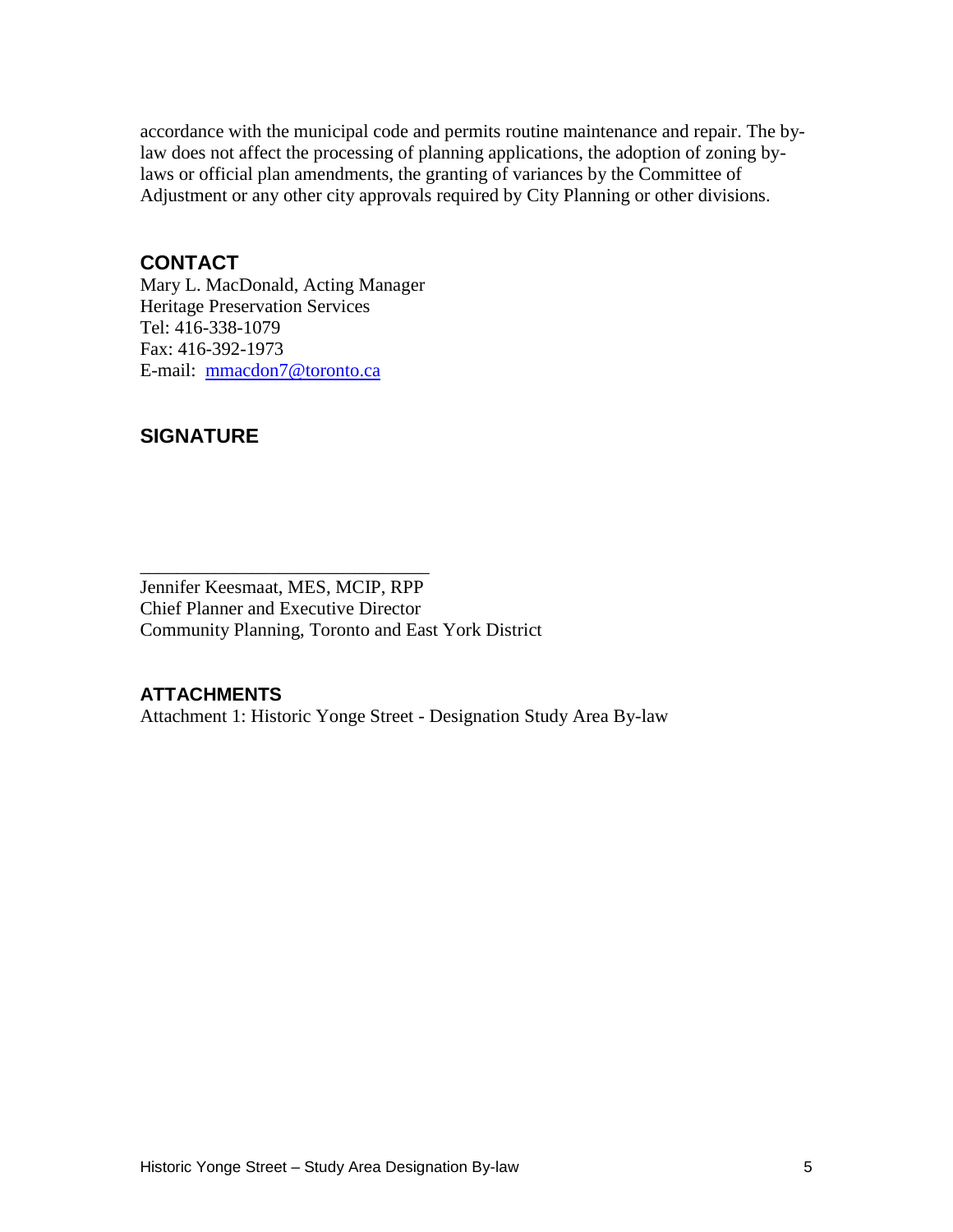Authority: MM \_, moved by Councillor Kristyn Wong-Tam, seconded by Councillor McConnell, as adopted by City of Toronto Council on February 10 and 11, 2015

#### **CITY OF TORONTO**

**Bill No.**

#### **BY-LAW No. -2015**

#### **To designate Historic Yonge Street as a Heritage Conservation District Study Area.**

Whereas the area known locally as Historic Yonge Street and shown outlined in bold on Schedule "A" attached to this by-law, includes a concentration of residential/mixed use/commercial/ main street properties that represent a key period in the City of Toronto's development and which may have cultural heritage significance; and

Whereas the purpose of a heritage conservation district study is to examine the character and appearance of an area to determine if the area should be preserved as a heritage conservation district and to consider and make recommendations with regard to the establishment of a district plan to guide changes to properties located within the district; and

Whereas the *Ontario Heritage Act* provides that if the council of a municipality undertakes a study of a heritage conservation district, the council may, by by-law, designate the area specified in the by-law as a heritage conservation study area for a period of up to one year; and

Whereas the *Ontario Heritage Act* provides that a heritage conservation district study area by-law may prohibit or set limitations with respect to the alteration of property and the erection, demolition or removal of buildings or structures, or classes of buildings or structures within the heritage conservation district study area;

The Council of the City of Toronto enacts:

- **1.** The area shown outlined in bold on Schedule "A" attached this by-law (the "Historic Yonge Street Heritage Conservation District Study Area") is designated as a heritage conservation district study area for a period of one year from the date of enactment of this by-law.
- **2.** The City shall undertake a heritage conservation district study in the Historic Yonge Street Heritage Conservation District Study Area in accordance with the requirements of the *Ontario Heritage Ac*t, for the purpose of examining the character and appearance of the area to determine if the area, or any part of the area should be preserved as a heritage conservation district and to make recommendations with respect to the content of a heritage conservation district plan.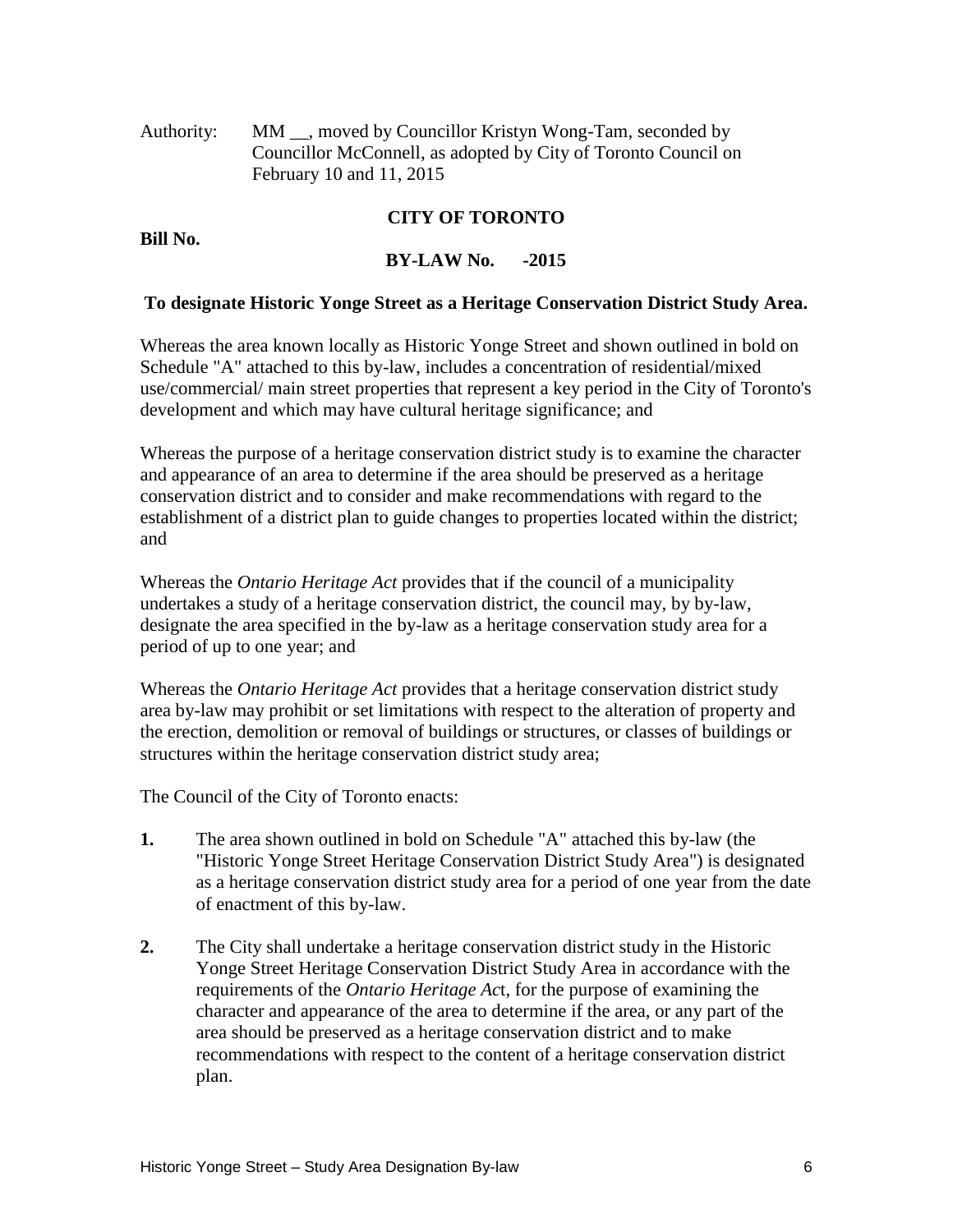- **3.** During the period of one year from the date of enactment of this by-law (the "Study Period"), no person shall:
	- (a) alter or permit the alteration of any property situated in the Historic Yonge Street Heritage Conservation District Study Area, save and except for routine maintenance and repairs and the minor alterations not materially affecting the property or any building or structure located on the property more particularly set out in Schedule "B" attached to this by-law; or
	- (b) erect, demolish or remove or permit the erection, demolition or removal of any buildings or structures within the Historic Yonge Street Heritage Conservation District Study Area,
	- (c) despite subsection 3(a) above, where a property within the Historic Yonge Street Conservation District Study Area has been designated by by-law under Part IV of the *Ontario Heritage Act,* the Owner may apply to Council or the Minister of Tourism, Culture and Sport, as applicable, for consent to alter the property in accordance with section 33 or 34.5 (4) of the *Ontario Heritage Act.*
- **4.** During the Study Period, Council may continue to designate properties in the Study Area under section 29 of the Ontario Heritage Act. Once designated, subsection 3(c) shall apply to the designated property.
- **5.** That portion of the property known municipally as 2 Bloor Street West located west of Mayfair Mews and within the Study Area boundary is not subject to this by-law.
- **6.** The City Clerk shall cause a copy of this by-law to be served upon the owners of all of the properties within the Historic Yonge Street Conservation District Study Area within 30 days of the passage of this by-law and upon the Ontario Heritage Trust and to cause notice of this by-law to be posted on the City's web site for a period of 30 days in accordance with Municipal Code Chapter 162, Notice, Public, Article II, § 162-4.1, Notice requirements under the *Ontario Heritage Act.*

Enacted and passed on February **,** 2015.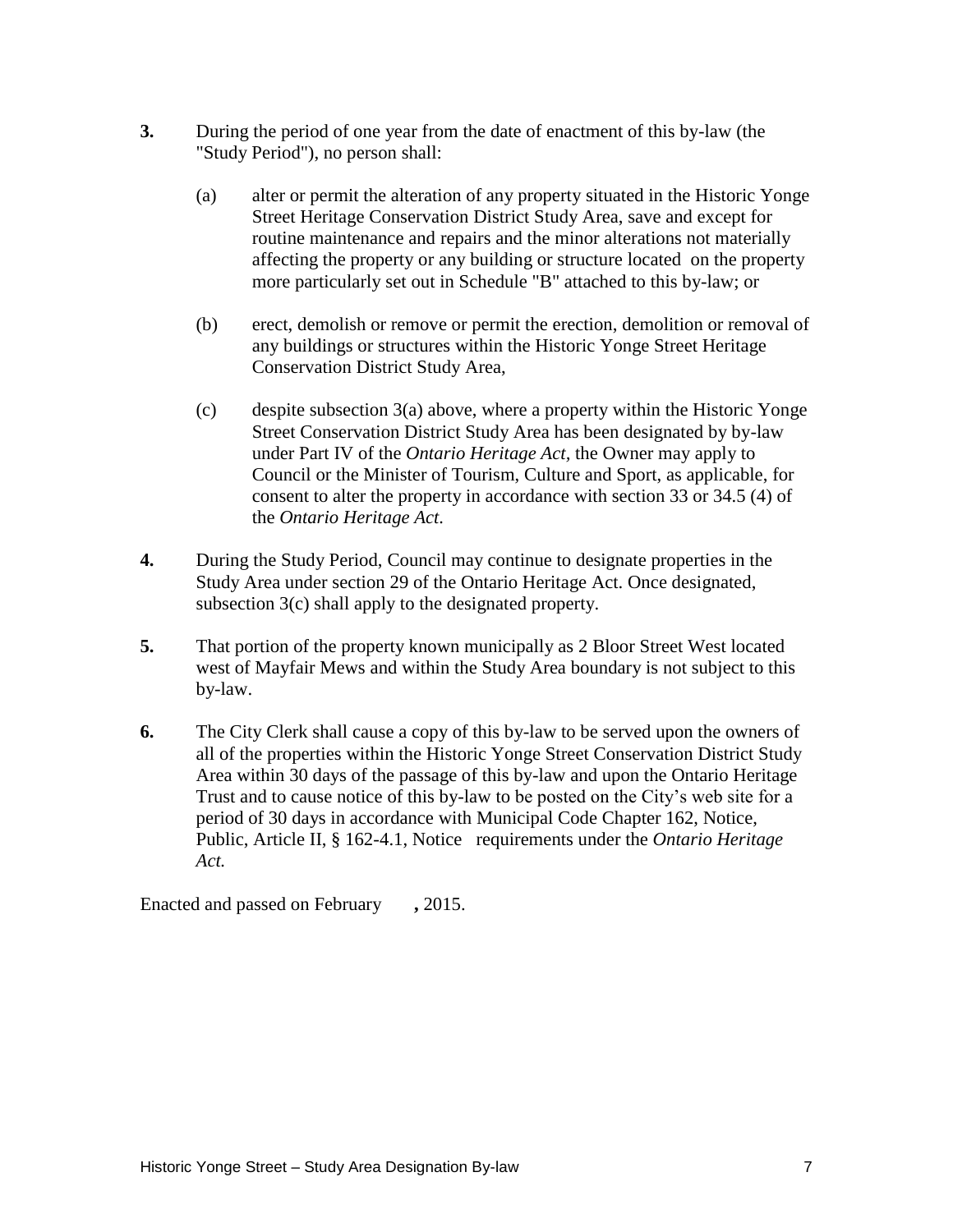#### **SCHEDULE "A" HISTORIC YONGE STREET HERITAGE CONSERVATION DISTRICT STUDY AREA**



个

Not to Scale 12/2/2014